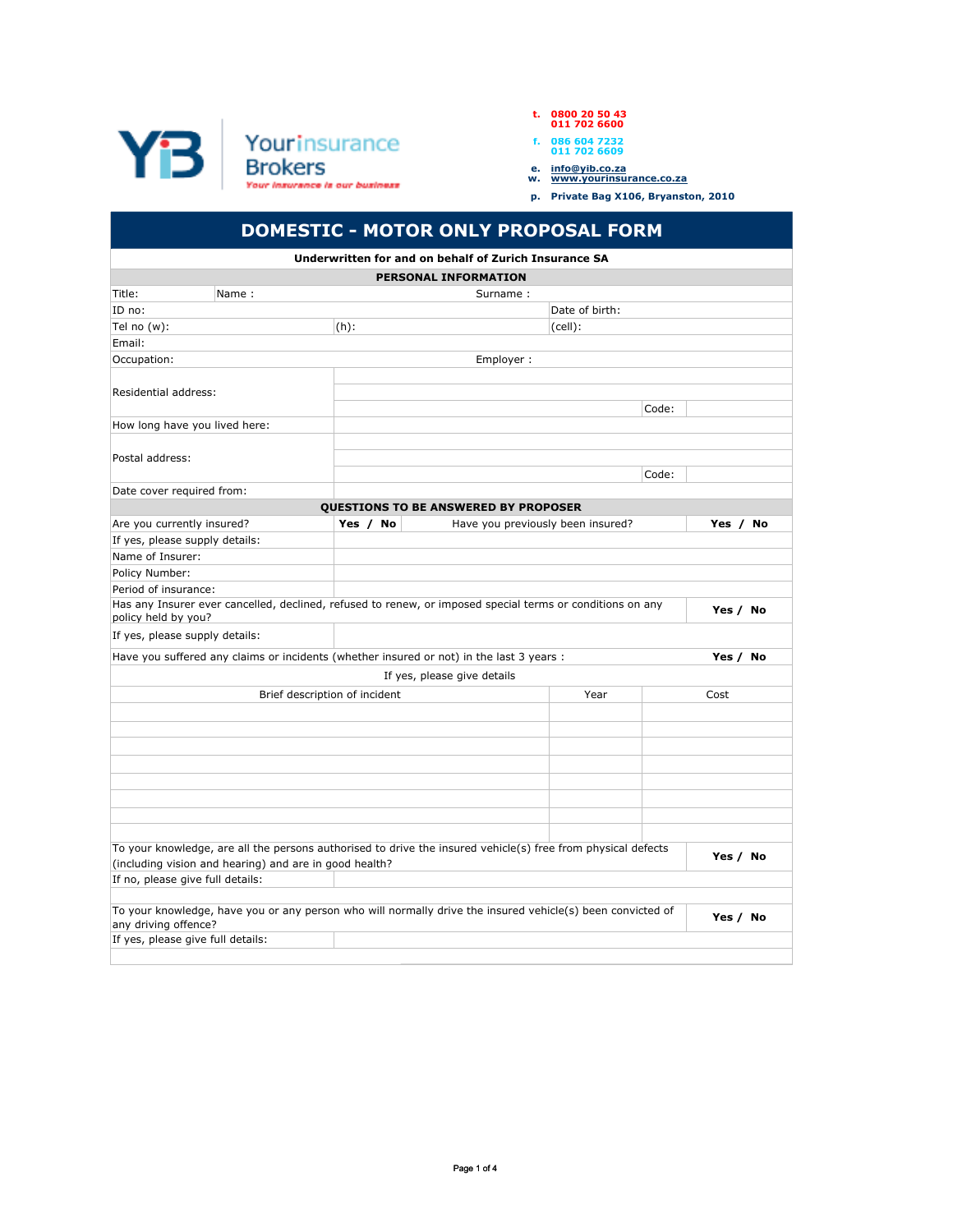| <b>MOTOR SECTION</b>                                                                                                                                                                                                                                                   |            |                                                                         |                        |   |                    |                      |  |  |
|------------------------------------------------------------------------------------------------------------------------------------------------------------------------------------------------------------------------------------------------------------------------|------------|-------------------------------------------------------------------------|------------------------|---|--------------------|----------------------|--|--|
| Privately owned motorcars, light delivery vehicles, motorcycles, caravans and trailers.                                                                                                                                                                                |            |                                                                         |                        |   |                    |                      |  |  |
|                                                                                                                                                                                                                                                                        |            | (Please circle Yes or no, or tick the most relevant box)                |                        |   |                    |                      |  |  |
|                                                                                                                                                                                                                                                                        |            | <b>VEHICLE 1</b>                                                        |                        |   |                    |                      |  |  |
| Drivers name:                                                                                                                                                                                                                                                          |            |                                                                         | Drivers date of birth: |   |                    |                      |  |  |
| Issue date of Drivers License:<br>Code of Drivers Licence:                                                                                                                                                                                                             |            |                                                                         |                        |   |                    |                      |  |  |
| Registered Owner of vehicle:                                                                                                                                                                                                                                           |            |                                                                         |                        |   |                    |                      |  |  |
| Make and Model (e.g. 1600i / LG / Sport, automatic etc:                                                                                                                                                                                                                |            |                                                                         | Registration Number:   |   | Colour of vehicle: | Year of Manufacture: |  |  |
|                                                                                                                                                                                                                                                                        |            |                                                                         |                        |   |                    |                      |  |  |
| Engine NO:                                                                                                                                                                                                                                                             |            |                                                                         |                        |   | VIN/Chassis NO:    |                      |  |  |
|                                                                                                                                                                                                                                                                        |            |                                                                         |                        |   |                    |                      |  |  |
|                                                                                                                                                                                                                                                                        |            | Cover required:                                                         |                        |   |                    |                      |  |  |
|                                                                                                                                                                                                                                                                        |            |                                                                         |                        |   |                    |                      |  |  |
| Comprehensive                                                                                                                                                                                                                                                          |            | Third Party fire & theft                                                |                        |   | Third party only   |                      |  |  |
|                                                                                                                                                                                                                                                                        |            | <b>Vehicle Use:</b>                                                     |                        |   |                    |                      |  |  |
| <b>Business</b>                                                                                                                                                                                                                                                        |            | Commercial                                                              |                        |   | Private            |                      |  |  |
|                                                                                                                                                                                                                                                                        |            | Security in the vehicle e.g. Immobiliser; Gearlock or Tracking device.: |                        |   |                    |                      |  |  |
| System e.g. Immobiliser/Tracking device                                                                                                                                                                                                                                |            |                                                                         |                        |   | Make/model:        |                      |  |  |
|                                                                                                                                                                                                                                                                        |            |                                                                         |                        |   |                    |                      |  |  |
| Details of extras e.g. mags, canopy:                                                                                                                                                                                                                                   |            |                                                                         |                        |   |                    |                      |  |  |
|                                                                                                                                                                                                                                                                        |            |                                                                         |                        |   |                    |                      |  |  |
| Make of car radio (if non standard):                                                                                                                                                                                                                                   |            |                                                                         |                        |   |                    |                      |  |  |
| Value of car radio (if non standard):                                                                                                                                                                                                                                  |            |                                                                         |                        |   |                    |                      |  |  |
|                                                                                                                                                                                                                                                                        |            |                                                                         |                        |   |                    |                      |  |  |
| <b>Retail Value</b> (Please submit dealers invoice for our records):                                                                                                                                                                                                   |            |                                                                         |                        | R |                    |                      |  |  |
| (For vehicles over 10 years in value, a valuation from a reputable dealer will be useful.)                                                                                                                                                                             |            |                                                                         |                        |   |                    |                      |  |  |
| If the vehicle will be regularly driven by an other persons than the Insured, please state:                                                                                                                                                                            |            |                                                                         |                        |   |                    |                      |  |  |
| Name of driver                                                                                                                                                                                                                                                         | Occupation | Age                                                                     | Date of Licence        |   |                    | Details of accidents |  |  |
|                                                                                                                                                                                                                                                                        |            |                                                                         |                        |   |                    |                      |  |  |
|                                                                                                                                                                                                                                                                        |            |                                                                         |                        |   |                    |                      |  |  |
|                                                                                                                                                                                                                                                                        |            |                                                                         |                        |   |                    |                      |  |  |
|                                                                                                                                                                                                                                                                        |            | Where will the vehicle be parked overnight or when not in use?          |                        |   |                    |                      |  |  |
| Lock up garage                                                                                                                                                                                                                                                         |            |                                                                         | Behind locked gates    |   |                    |                      |  |  |
| Armed/controlled Security Village                                                                                                                                                                                                                                      |            |                                                                         | Behind locked carport  |   |                    |                      |  |  |
| On the street                                                                                                                                                                                                                                                          |            |                                                                         | Carport                |   |                    |                      |  |  |
| Is this vehicle subject to a credit agreement or similar agreement?                                                                                                                                                                                                    |            |                                                                         |                        |   |                    | Yes / No             |  |  |
| If yes, please supply details:                                                                                                                                                                                                                                         |            |                                                                         |                        |   |                    |                      |  |  |
| Financial Institution:                                                                                                                                                                                                                                                 |            |                                                                         |                        |   |                    |                      |  |  |
| Account number:                                                                                                                                                                                                                                                        |            |                                                                         |                        |   |                    |                      |  |  |
|                                                                                                                                                                                                                                                                        |            |                                                                         |                        |   |                    |                      |  |  |
|                                                                                                                                                                                                                                                                        |            | TOP UP COVER / CREDIT SHORTFALL                                         |                        |   |                    |                      |  |  |
| Top Up Cover or Credit shortfall covers the outstanding finance charges owed to the bank.<br>Do you require Top Up/Credit shortfall for this vehicle?                                                                                                                  |            |                                                                         |                        |   |                    | Yes / No             |  |  |
|                                                                                                                                                                                                                                                                        |            |                                                                         |                        | R |                    |                      |  |  |
| If yes, please advise how much is required:                                                                                                                                                                                                                            |            |                                                                         |                        |   |                    |                      |  |  |
| (Alternatively, furnish us with a copy of the finance agreement)                                                                                                                                                                                                       |            |                                                                         |                        |   |                    |                      |  |  |
| In the event of a valid claim, you will be allowed the use of a hired vehicle - maximum 45 days                                                                                                                                                                        |            | <b>CAR HIRE ASSISTANCE</b>                                              |                        |   |                    |                      |  |  |
|                                                                                                                                                                                                                                                                        |            |                                                                         |                        |   |                    |                      |  |  |
| Additional Premium: R60.50pm per vehicle                                                                                                                                                                                                                               |            |                                                                         |                        |   |                    |                      |  |  |
| Do you require car hire for this vehicle?                                                                                                                                                                                                                              |            |                                                                         |                        |   |                    | Yes / No             |  |  |
| <b>ASSISTANCE &amp; LIFESTYLE BENEFITS</b>                                                                                                                                                                                                                             |            |                                                                         |                        |   |                    |                      |  |  |
| Assistance & Lifestyle Benefits: this is in the event that you require emergency roadside or home assistance. This beneift also<br>offers various discounts for services, such as Pre-Paid Airtime, Movies, Legal Aid, Health Care facilities and Gymnasiums etc. More |            |                                                                         |                        |   |                    |                      |  |  |
| information is available on request.                                                                                                                                                                                                                                   |            |                                                                         |                        |   |                    |                      |  |  |
| Additional Premium: R35pm for the first vehicle and an extra R5.13 per additional vehicle/driver on the same policy.                                                                                                                                                   |            |                                                                         |                        |   |                    |                      |  |  |
| Do you require Roadside Assist for this vehicle?                                                                                                                                                                                                                       |            |                                                                         |                        |   |                    |                      |  |  |
| Yes / No<br><b>EXCESS WAIVER</b>                                                                                                                                                                                                                                       |            |                                                                         |                        |   |                    |                      |  |  |
| <b>Excess Waiver</b> : For an additional R150pm we can apply a <b>Nil Basic Excess.</b> Please note the additonal excesses still apply (age,                                                                                                                           |            |                                                                         |                        |   |                    |                      |  |  |
| license & theft)                                                                                                                                                                                                                                                       |            |                                                                         |                        |   |                    |                      |  |  |
| Please note the additional excesses applicable:                                                                                                                                                                                                                        |            |                                                                         |                        |   |                    |                      |  |  |
| R3 000 for theft / hi-jacking (this is waived if a tracking device is fitted & proof thereof submitted)                                                                                                                                                                |            |                                                                         |                        |   |                    |                      |  |  |
| Under 25's - additional R1 500                                                                                                                                                                                                                                         |            |                                                                         |                        |   |                    |                      |  |  |
| Licence less than 2 Years / Learners Licence - additional R1 500                                                                                                                                                                                                       |            |                                                                         |                        |   |                    |                      |  |  |
| These excesses are cumulative                                                                                                                                                                                                                                          |            |                                                                         |                        |   |                    |                      |  |  |
| Do you require the excess waiver?                                                                                                                                                                                                                                      |            |                                                                         |                        |   |                    | Yes / No             |  |  |
|                                                                                                                                                                                                                                                                        |            |                                                                         |                        |   |                    |                      |  |  |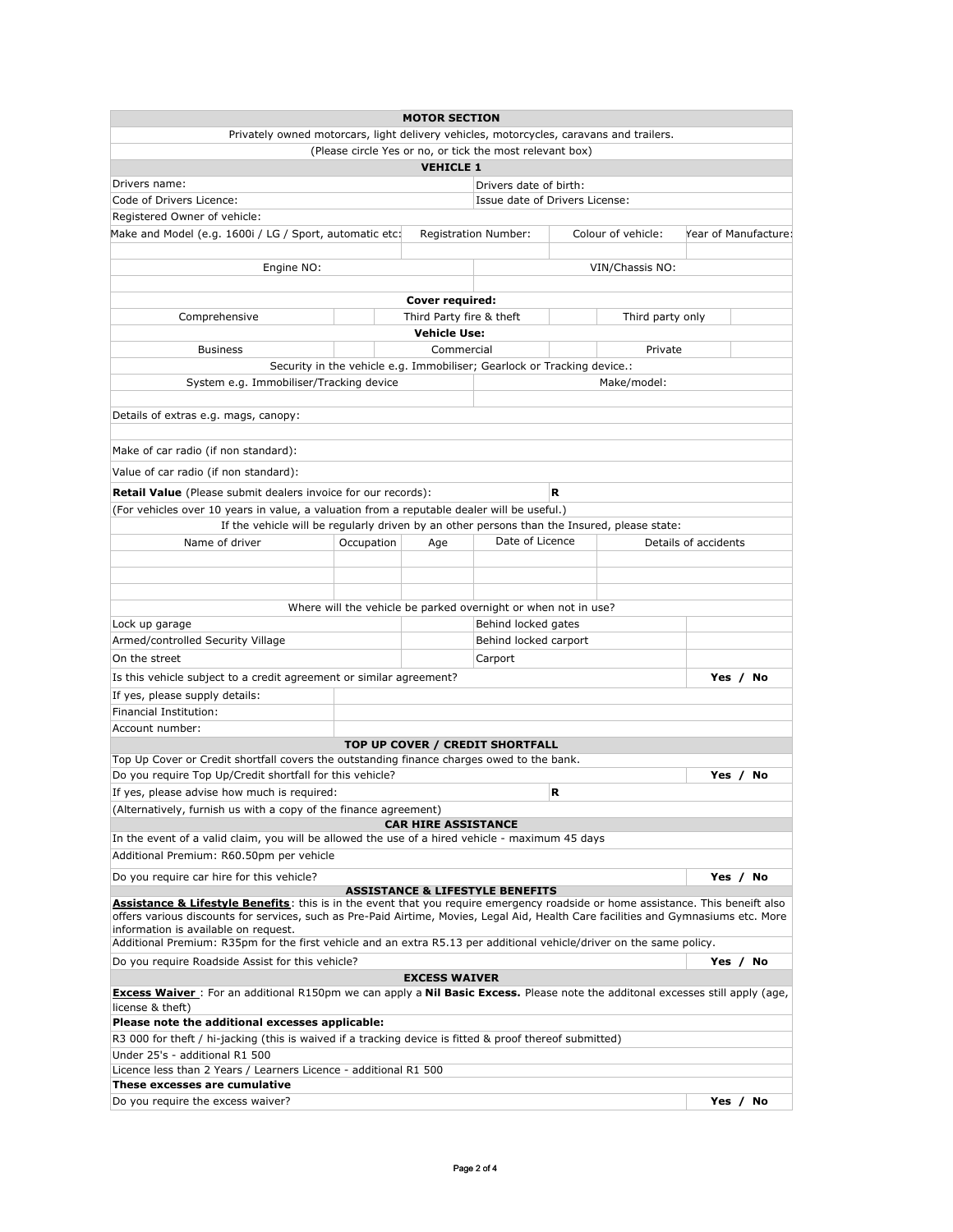|                                                                                                                                                                                                                                                                        |            | <b>VEHICLE 2</b>            |                                                                                       |                    |                      |                         |          |
|------------------------------------------------------------------------------------------------------------------------------------------------------------------------------------------------------------------------------------------------------------------------|------------|-----------------------------|---------------------------------------------------------------------------------------|--------------------|----------------------|-------------------------|----------|
| Drivers name:                                                                                                                                                                                                                                                          |            | Drivers date of birth:      |                                                                                       |                    |                      |                         |          |
| Code of Drivers Licence:                                                                                                                                                                                                                                               |            |                             | Issue date of Drivers License:                                                        |                    |                      |                         |          |
| Registered Owner of vehicle:                                                                                                                                                                                                                                           |            |                             |                                                                                       |                    |                      |                         |          |
| Make and Model (e.g. 1600i / LG / Sport, automatic<br>etc:                                                                                                                                                                                                             |            | <b>Registration Number:</b> |                                                                                       | Colour of vehicle: |                      | Year of<br>Manufacture: |          |
|                                                                                                                                                                                                                                                                        |            |                             |                                                                                       |                    |                      |                         |          |
| Engine NO:                                                                                                                                                                                                                                                             |            |                             |                                                                                       |                    | VIN/Chassis NO:      |                         |          |
|                                                                                                                                                                                                                                                                        |            | Cover required:             |                                                                                       |                    |                      |                         |          |
| Comprehensive                                                                                                                                                                                                                                                          |            |                             | Third Party fire & theft<br>Third party only                                          |                    |                      |                         |          |
|                                                                                                                                                                                                                                                                        |            | <b>Vehicle Use:</b>         |                                                                                       |                    |                      |                         |          |
| <b>Business</b>                                                                                                                                                                                                                                                        |            | Commercial                  |                                                                                       |                    | Private              |                         |          |
|                                                                                                                                                                                                                                                                        |            |                             | Security in the vehicle e.g. Immobiliser; Gearlock or Tracking device.:               |                    |                      |                         |          |
| System e.g. Immobiliser/Tracking device                                                                                                                                                                                                                                |            |                             |                                                                                       |                    | Make/model:          |                         |          |
|                                                                                                                                                                                                                                                                        |            |                             |                                                                                       |                    |                      |                         |          |
| Details of extras e.g. mags, canopy:                                                                                                                                                                                                                                   |            |                             |                                                                                       |                    |                      |                         |          |
| Make of car radio (if non standard):                                                                                                                                                                                                                                   |            |                             |                                                                                       |                    |                      |                         |          |
| Value of car radio (if non standard):                                                                                                                                                                                                                                  |            |                             |                                                                                       |                    |                      |                         |          |
| Retail Value (Please submit dealers invoice for our records):                                                                                                                                                                                                          |            |                             |                                                                                       | R                  |                      |                         |          |
| (For vehicles over 10 years in value, a valuation from a reputable dealer will be useful.)                                                                                                                                                                             |            |                             |                                                                                       |                    |                      |                         |          |
| If the vehicle will be regularly driven by an other persons than the Insured, please state:                                                                                                                                                                            |            |                             |                                                                                       |                    |                      |                         |          |
| Name of driver                                                                                                                                                                                                                                                         | Occupation | Age                         | Date of Licence                                                                       |                    | Details of accidents |                         |          |
|                                                                                                                                                                                                                                                                        |            |                             |                                                                                       |                    |                      |                         |          |
|                                                                                                                                                                                                                                                                        |            |                             |                                                                                       |                    |                      |                         |          |
|                                                                                                                                                                                                                                                                        |            |                             |                                                                                       |                    |                      |                         |          |
| Lock up garage                                                                                                                                                                                                                                                         |            |                             | Where will the vehicle be parked overnight or when not in use?<br>Behind locked gates |                    |                      |                         |          |
| Armed/controlled Security Village                                                                                                                                                                                                                                      |            |                             | Behind locked carport                                                                 |                    |                      |                         |          |
| On the street                                                                                                                                                                                                                                                          |            |                             | Carport                                                                               |                    |                      |                         |          |
| Is this vehicle subject to a credit agreement or similar agreement?                                                                                                                                                                                                    |            |                             |                                                                                       |                    |                      |                         | Yes / No |
| If yes, please supply details:                                                                                                                                                                                                                                         |            |                             |                                                                                       |                    |                      |                         |          |
| Financial Institution:                                                                                                                                                                                                                                                 |            |                             |                                                                                       |                    |                      |                         |          |
| Account number:                                                                                                                                                                                                                                                        |            |                             |                                                                                       |                    |                      |                         |          |
| Top Up Cover or Credit shortfall covers the outstanding finance charges owed to the bank.                                                                                                                                                                              |            |                             | TOP UP COVER / CREDIT SHORTFALL                                                       |                    |                      |                         |          |
| Do you require Top Up/Credit shortfall for this vehicle?                                                                                                                                                                                                               |            |                             |                                                                                       |                    |                      | Yes                     | No       |
| If yes, please advise how much is required:                                                                                                                                                                                                                            |            |                             |                                                                                       | R                  |                      |                         |          |
| (Alternatively, furnish us with a copy of the finance agreement)                                                                                                                                                                                                       |            |                             |                                                                                       |                    |                      |                         |          |
|                                                                                                                                                                                                                                                                        |            | <b>CAR HIRE ASSISTANCE</b>  |                                                                                       |                    |                      |                         |          |
| Car Hire: in the event of a valid claim, you will be allowed the use of a hired vehicle - maximum 45 days<br>Additional Premium: R60.50pm per vehicle                                                                                                                  |            |                             |                                                                                       |                    |                      |                         |          |
| Do you require car hire for this vehicle?                                                                                                                                                                                                                              |            |                             |                                                                                       |                    |                      |                         | Yes / No |
|                                                                                                                                                                                                                                                                        |            |                             | <b>ASSISTANCE &amp; LIFESTYLE BENEFITS</b>                                            |                    |                      |                         |          |
| Assistance & Lifestyle Benefits: this is in the event that you require emergency roadside or home assistance. This beneift also<br>offers various discounts for services, such as Pre-Paid Airtime, Movies, Legal Aid, Health Care facilities and Gymnasiums etc. More |            |                             |                                                                                       |                    |                      |                         |          |
| information is available on request.<br>Additional Premium: R35pm for the first vehicle and an extra R5.13 per additional vehicle/driver on the same policy.                                                                                                           |            |                             |                                                                                       |                    |                      |                         |          |
| Do you require Roadside Assist for this vehicle?<br>Yes / No                                                                                                                                                                                                           |            |                             |                                                                                       |                    |                      |                         |          |
|                                                                                                                                                                                                                                                                        |            | <b>FLAT EXCESS</b>          |                                                                                       |                    |                      |                         |          |
| <b>Excess Waiver</b> : For an additional R150, we can apply a <b>Nil Basic Excess</b> . Please note the additonal excesses still apply (age,<br>license & theft)                                                                                                       |            |                             |                                                                                       |                    |                      |                         |          |
| Please note the additional excesses applicable:<br>R3 000 for theft / hi-jacking (this is waived if a tracking device is fitted & proof thereof submitted)                                                                                                             |            |                             |                                                                                       |                    |                      |                         |          |
| Under 25's - additional R1 500                                                                                                                                                                                                                                         |            |                             |                                                                                       |                    |                      |                         |          |
| Licence less than 2 Years / Learners Licence - additional R1 500                                                                                                                                                                                                       |            |                             |                                                                                       |                    |                      |                         |          |
| These excesses are cumulative                                                                                                                                                                                                                                          |            |                             |                                                                                       |                    |                      |                         |          |
|                                                                                                                                                                                                                                                                        |            |                             |                                                                                       |                    |                      | Yes $/$                 | No       |
| Do you require the excess waiver?                                                                                                                                                                                                                                      |            |                             |                                                                                       |                    |                      |                         |          |